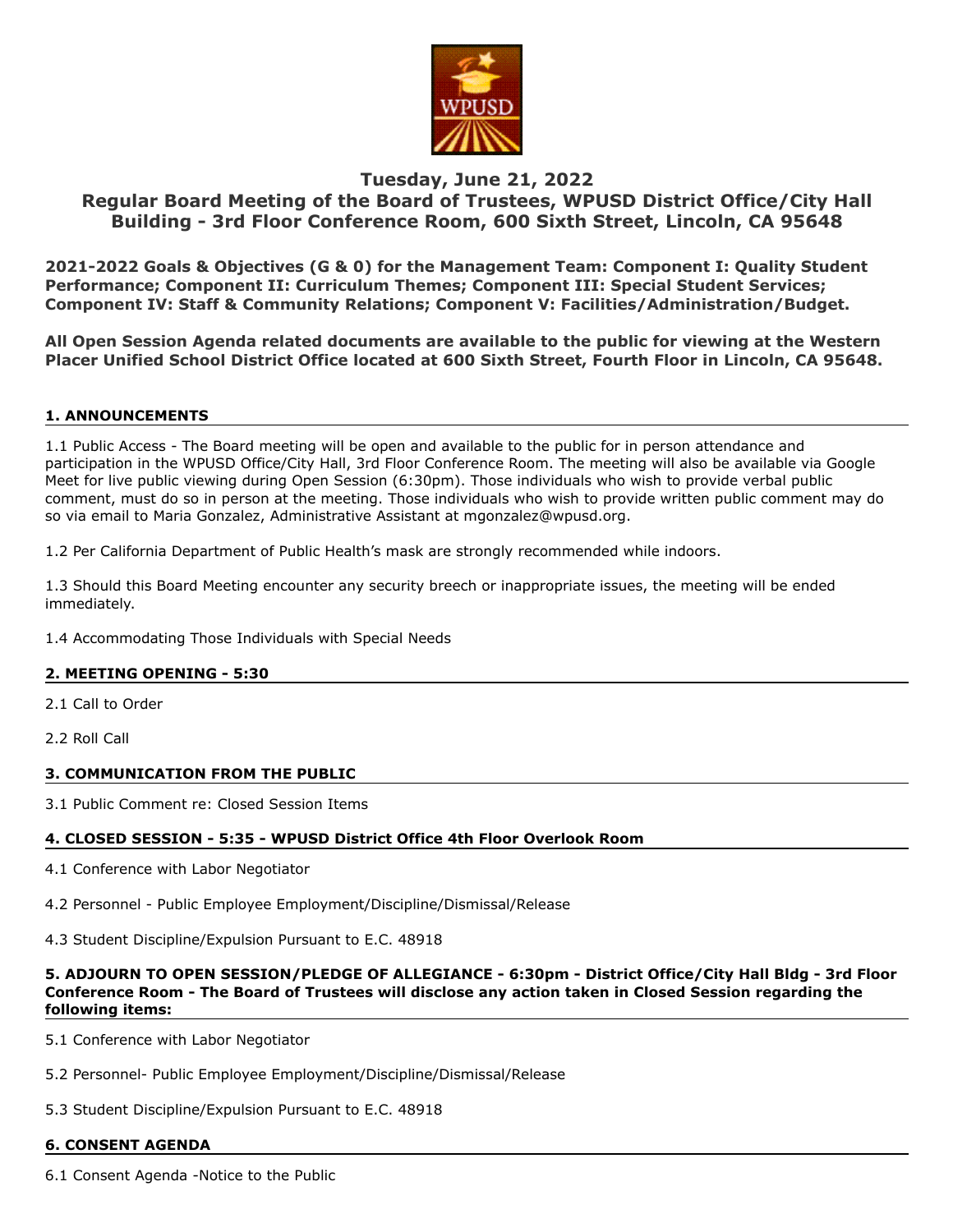- 6.2 Certificated Personnel Report
- 6.3 Classified Personnel Report
- 6.4 Approval of Minutes
- 6.5 Approval of Warrants
- 6.6 Overnight Field Trips

6.7 Approval of 2022-2023 Contract with Rosetta Stone Ltd. for First Street Elementary School GATE Program

6.8 Ratification of 2021-2024 Amended Contract with AVID

6.9 Ratification of 2022-2023 Contract with Illuminate Education, Inc.

6.10 Approval of 2022-2023 Contract with Rosetta Stone Ltd. For English Learners

6.11 Approval of 2022-2023 Contract with Wellness Together, Inc.

6.12 Approval of 2022-2023 Contract with Maxim Healthcare Staffing

- 6.13 Approval of 2022-2023 Contract with Equal Opportunity Schools
- 6.14 Approval of 2022-2023 Contract with Document Tracking Services

6.15 Ratify Special Services Agreement and Addendum between School Services of California, Inc. and Western Placer Unified School District

6.16 Ratification of Services Agreement between Loy Mattison and Western Placer Unified School District

6.17 Ratification of Services Contract between Ryland School Business Consulting and Western Placer Unified School District

6.18 Approval of Proposal between Ryland School Business Consulting and Western Placer Unified School District

6.19 Ratification of Agreement between Placer County Office of Education and Western Placer Unified School District

6.20 Ratification of Agreement of Legal Services between Fagen Friendman & Fulfrost LLP and Western Placer Unified School District

6.21 Approve Supplemental School Mitigation Agreement with LGI Homes - California, LLC

6.22 Ratification of Contract between Starstruck Showcase and First Street Elementary School/Western Placer Unified School District

6.23 Approve Quotation between BorderLAN Network Security and Western Placer Unified School District

- 6.24 Adopt Declaration of Need for Fully Qualified Educators
- 6.25 Disposal of Surplus Items Food Service
- 6.26 Disposal of Surplus Items E-Waste
- 6.27 Disposal of Surplus Items Instructional Materials
- 6.28 Student Discipline Re-entry Student #21-22-B
- 6.29 Student Discipline Re-entry Student #21-22-C
- 6.30 Student Discipline Re-entry Student #21-22-G
- 6.31 Student Discipline Re-entry Student #21-22-H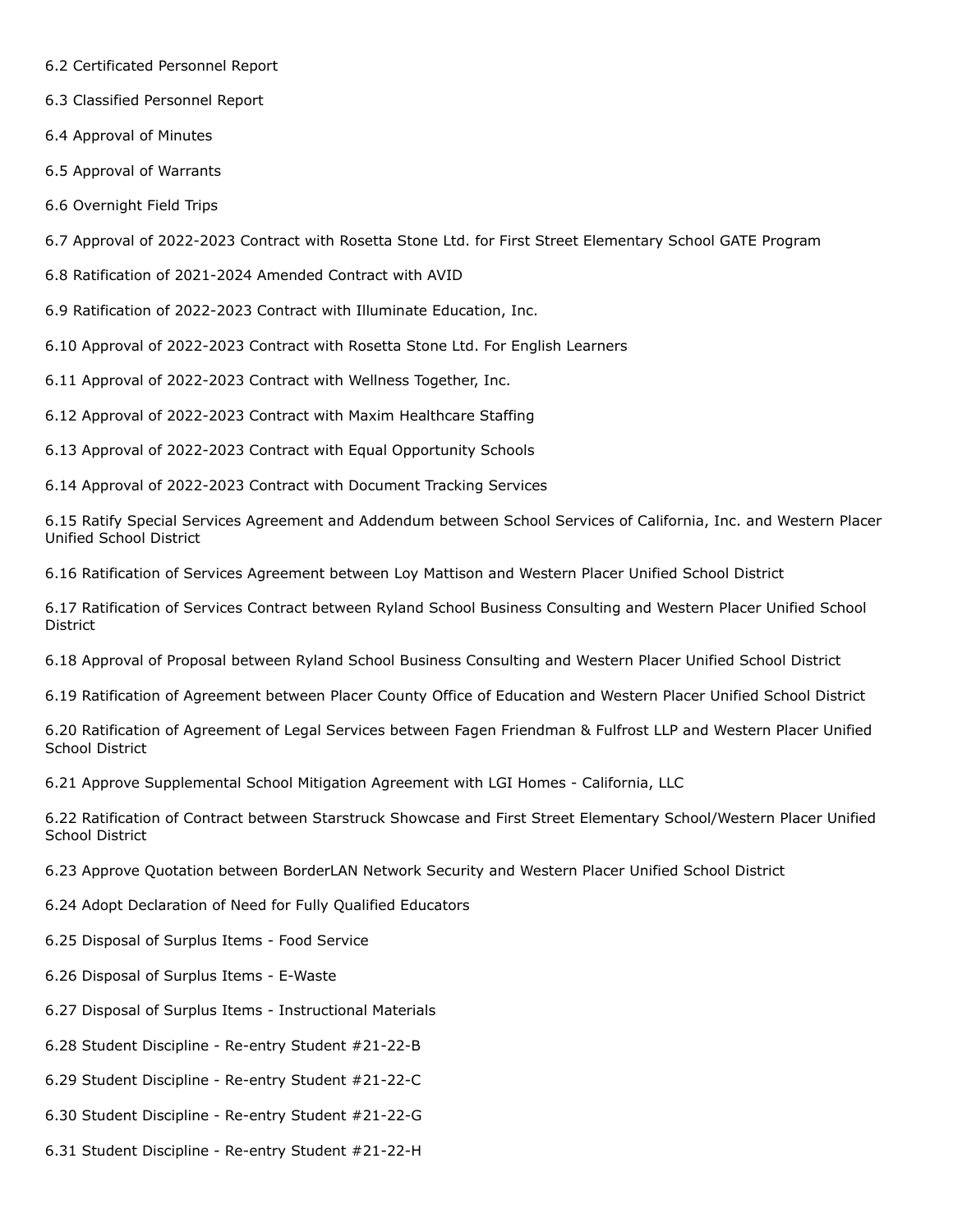6.32 Student Discipline - Re-entry Student #21-22-K

6.33 Student Discipline - Re-entry Student #21-22-P

6.34 Approval of Consent Agenda Items

#### **7. COMMUNICATION FROM THE PUBLIC**

7.1 Communication from the Public - items not on the Agenda

#### **8. REPORTS & COMMUNICATION**

8.1 Reports - Student Advisory-Employee Associations-Superintendent

## **9. INFORMATION - DISCUSSION - ACTION**

9.1 Information-Discussion-Action Agenda Comments Guidelines

9.2 Prekindergarten Planning and Implementation Grant Plan - Pickett

- 9.3 Science Adoption Penders
- 9.4 Expanded Learning Opportunities Program Plan Penders

9.5 Approval of 2022-2023 Local Control and Accountability Plan (LCAP) - Pickett

9.6 2021-2022 Local Indicators for the California School Dashboard - Pickett

9.7 2022-23 Western Placer Unified School District Adopted Budget - Kilpatrick

9.8 Approve Resolution 21/22.27 Calling for a Local General Obligation Bond Measure for November 8, 2022 General Election - Kilpatrick - roll call

9.9 Approve Resolution #21/22.25 - The Education Protection Account and Spending Plan for 2022-23 - Kilpatrick - roll call

9.10 Approve Memorandum of Understanding (MOU) - WPUSD & Horizon Charter Schools - Kilpatrick - roll call

9.11 Consider Approval of Revised Job Description for the Director of Personnel Services - De Graw

9.12 Consider Approval of Appointment of the Director of Personnel Services - De Graw

9.13 Consider Approval of Tentative Agreement, the 2022-2023 Classified Salary Schedule, and the After-School Salary Schedule - De Graw

9.14 Consider Approval of Tentative Agreement and the 2022-2023 Salary Schedules for the District's Certificated Employees including Teachers, Counselors, Nurses, and Speech and Language Pathologists - De Graw

9.15 Memorandum of Understanding regarding Early Release Days for the 2022-2023 school year Between the Western Placer Unified School District and the Western Placer Teachers Association - DeGraw

9.16 Memorandum of Understanding regarding Presidential Leave for the 2022-2023 school year Between the Western Placer Unified School District and the Western Placer Teachers Association - DeGraw

9.17 Memorandum of Understanding regarding Special Education for the 2022-2023 school year Between the Western Placer Unified School District and the Western Placer Teachers Association - DeGraw

9.18 Consider Approval of Addendums to the Contracts with the Director of Maintenance and Operations, the Director of Technology, the Assistant Superintendents, and the Superintendent - De Graw

9.19 Consider Approval of 2022-2023 Classified Confidential Salary Schedule - De Graw

9.20 Consider Approval of 2022-2023 Classified & Senior Management Salary Schedules - De Graw

9.21 Consider Approval of 2022-2023 Certificated Management Salary Schedule - De Graw